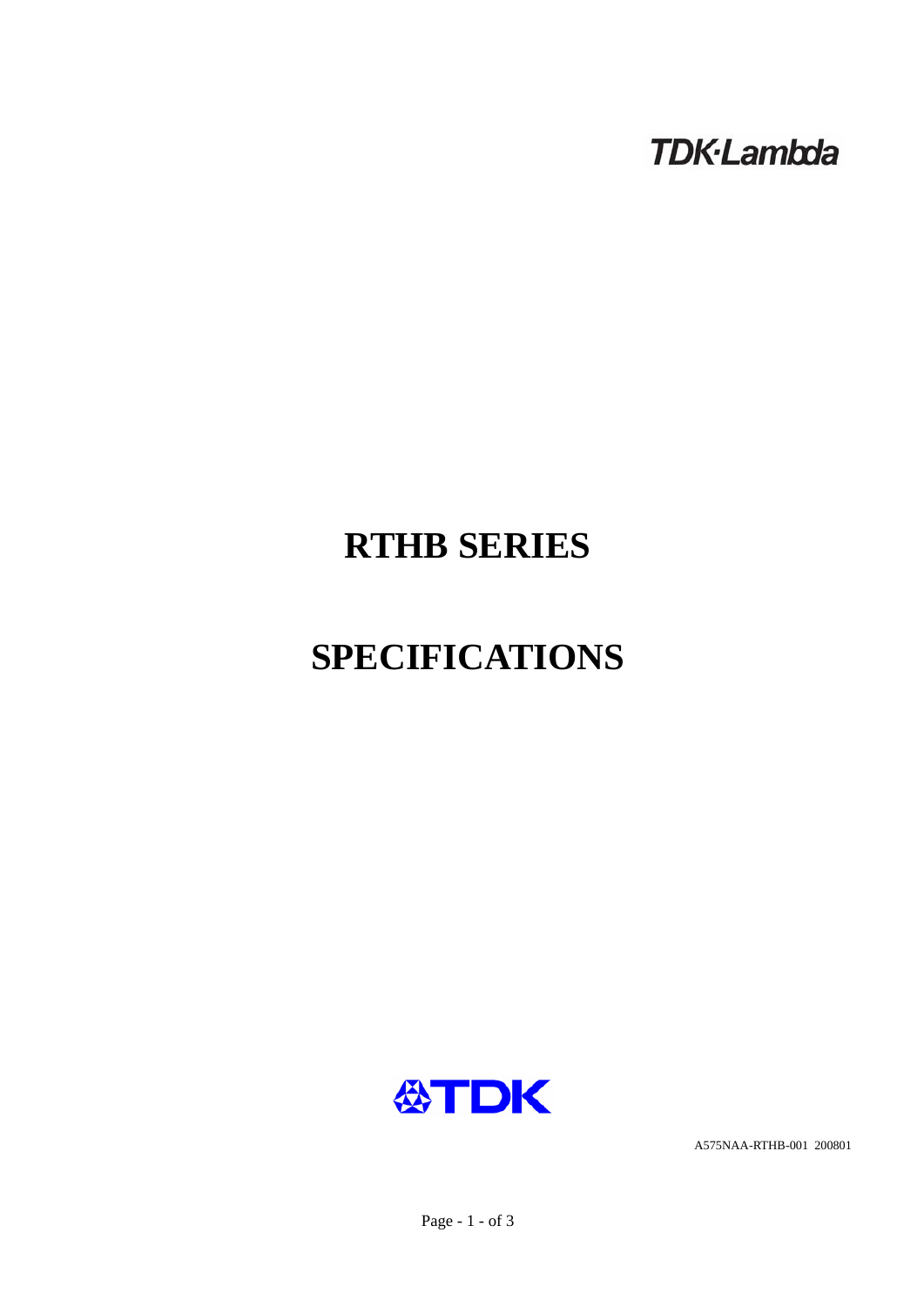### **RTHB SERIES**

## **SPECIFICATIONS**

|                | Model<br>Items                                                    |            |                          | RTHB-5006                                                                                                                | <b>RTHB-5010</b> | RTHB-5020 | RTHB-5030 | RTHB-5040 |  |
|----------------|-------------------------------------------------------------------|------------|--------------------------|--------------------------------------------------------------------------------------------------------------------------|------------------|-----------|-----------|-----------|--|
| $\mathbf{1}$   | Rated Voltage (AC, DC)                                            |            | V                        | 500                                                                                                                      |                  |           |           |           |  |
| 2              | Rated Current (AC, DC)<br>$*1$                                    |            | A                        | 6                                                                                                                        | 10               | 20        | 30        | 40        |  |
| 3              | <b>Test Voltage</b><br>(terminals to base plate, 1min AC)         |            | V                        | 2500 at 20±15°C, 65± 20 %                                                                                                |                  |           |           |           |  |
| $\overline{4}$ | <b>Isolation Resistance</b><br>(terminals to base plate, 500V DC) |            | $M\Omega$                | 100 min. at $20\pm15^{\circ}$ C, $65\pm20^{\circ}$ %                                                                     |                  |           |           |           |  |
| 5              | Leakage Current                                                   | 500V, 60Hz | mA                       | 5 max.                                                                                                                   |                  |           |           |           |  |
| 6              | DC Resistance (both lines)                                        |            | $m \Omega$               | 290                                                                                                                      | 120              | 50        | 26        | 20        |  |
| $\tau$         | <b>Temperature Rise</b>                                           |            | $\rm ^{\circ}C$          | 35 max.                                                                                                                  |                  |           |           |           |  |
| 8              | <b>Operating Temperature</b>                                      |            | $\rm ^{\circ}C$          | $-25 - +85$                                                                                                              |                  |           |           |           |  |
| 9              | <b>Operating Humidity</b>                                         |            | $\overline{\phantom{a}}$ | $15 \sim 85$ % RH                                                                                                        |                  |           |           |           |  |
| 10             | Storage Temperature                                               |            | $\rm ^{\circ}C$          | $-25 - +85$                                                                                                              |                  |           |           |           |  |
| 11             | Storage Humidity<br>$\overline{\phantom{a}}$                      |            |                          | $5 \sim 85$ % RH                                                                                                         |                  |           |           |           |  |
| 12             | Vibration                                                         |            | $\overline{\phantom{a}}$ | Frequency: 10~55Hz Amplitude: 0.7mm, Sweep for 1 min.<br>Dimension and times : X, Y and Z directions for 0.5 hours each. |                  |           |           |           |  |
| 13             | <b>Safety Standards</b>                                           |            | $\overline{a}$           | EN60939, UL1283                                                                                                          |                  |           |           |           |  |
| 14             | Weight                                                            |            | g                        | 750                                                                                                                      | 780              | 1100      | 1100      | 2240      |  |

#### **NOTE**

 \*1 Value for Ta less than 50 °C (include 50 °C) For Ta more than 50 °C (not include 50 °C) According to the derating curve shown on the right.



#### **CAUTION**

·Specifications which provide more details for the proper and safe use of the described product are available upon request.

·All specification are subject to change without notice.

A575NAA-RTHB-001 200801